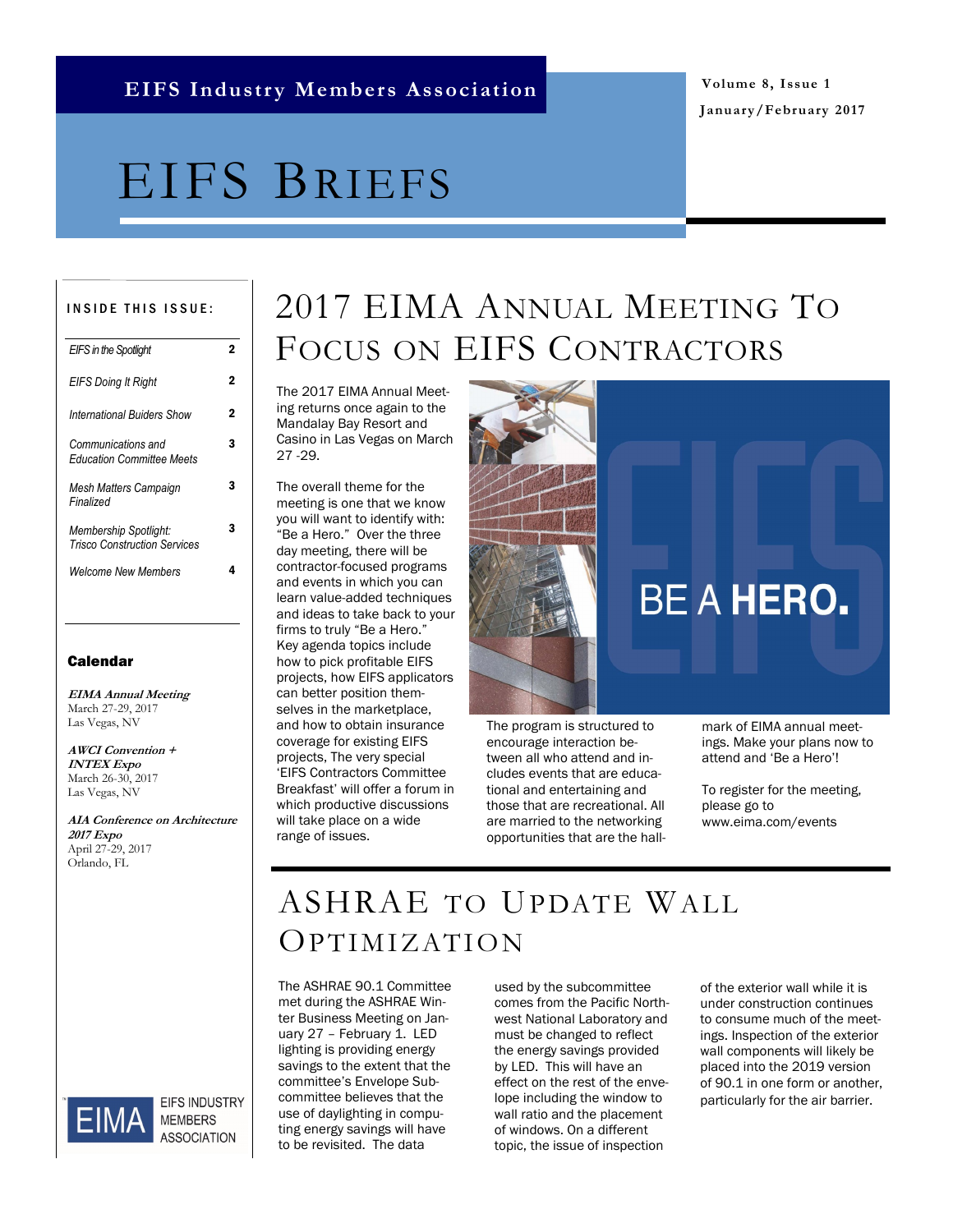## EIFS IN THE SPOTLIGHT: HOLLYWOOD CASINO BY  $P$ AREXUSA

As beautiful as Southern California can be, its climate isn't always appealing for construction. The recently completed

Hollywood Casino Jamul tested contractors ([Standard Drywall,](http://www.standarddrywall.com/Default.asp)  [Inc.\)](http://www.standarddrywall.com/Default.asp) with temperatures that often topped 100 degrees. The



EIFS cladding that covers the massive scope of walls will provide a layer of continuous insulation, further assisting with challenging outdoor temperatures.

The opening of this 200,000 square foot project occurred in September 2016, and was designed by [Marnell Corrao](http://www.marnellcompanies.com/html/architecture.html)  [Associates.](http://www.marnellcompanies.com/html/architecture.html)

[ParexUSA](http://www.parexusa.com/) products are the staple of the building, and [Westside Building Material](http://www.westsidebmc.com/locations/san-%20diego-ca.aspx) assisted from the distributor level.

## AWCI HOLDS EIFS DOING IT RIGHT COURSE IN FT. LAUDERDALE

On February 20-21, Dustin Antonello, EIMA's Manager of Regulatory & Technical Affairs, attended AWCI's EIFS: Doing It Right Course in Fort Lauderdale. The two-day course covers all of the installation requirements for a generic Exterior Insulation Finish System, including the basic methods used to attach foam insulation to the substrate, as well as techniques on how to properly encapsulate base coat in the reinforcing mesh and apply the finish coat. The course also covers construction details integral to a successful EIFS project, including requirements for substrates, joints and sealants, flashings, and material storage and environmental conditions. Lastly, the course provides an overview of the general responsibilities and expectations of EIFS inspectors from the outset of an EIFS project to its completion.

Upon completion of the course and passage of the exam, participants earn a national certificate in one of three categories: EIFS Mechanic, EIFS Industry Professional, and EIFS Inspector. The course not only provides certification for qualified EIFS professionals, but it is also is a great resource for members looking to expand their employees' knowledge of EIFS and the keys to a successful EIFS project.

## RECAP: INTERNATIONAL BUILDERS SHOW

EIMA exhibited at the recent 2017 International Builders Show (IBS) that ran from January 8-10 in Orlando, Florida. For EIMA, attending this show has proven to be beneficial to homebuilders seeking information about the industry.

Last year, EIMA had the soft launch of the new marketing campaign *EIFS: A Hero Hidden in Plain Sight.* This year, many attendees noted hearing the phrase, while others were quick to ask questions about the benefits of EIFS.

As in year's past, it was great to see so many association members also exhibiting. Word certainly got around the show that

several booths were dedicated to the EIFS industry, while others at the very least highlighted their role in the system.

Looking ahead, EIMA will be exhibiting at the 2017 AIA Conference on Architecture in April with a strong message for architects. We hope to see you there!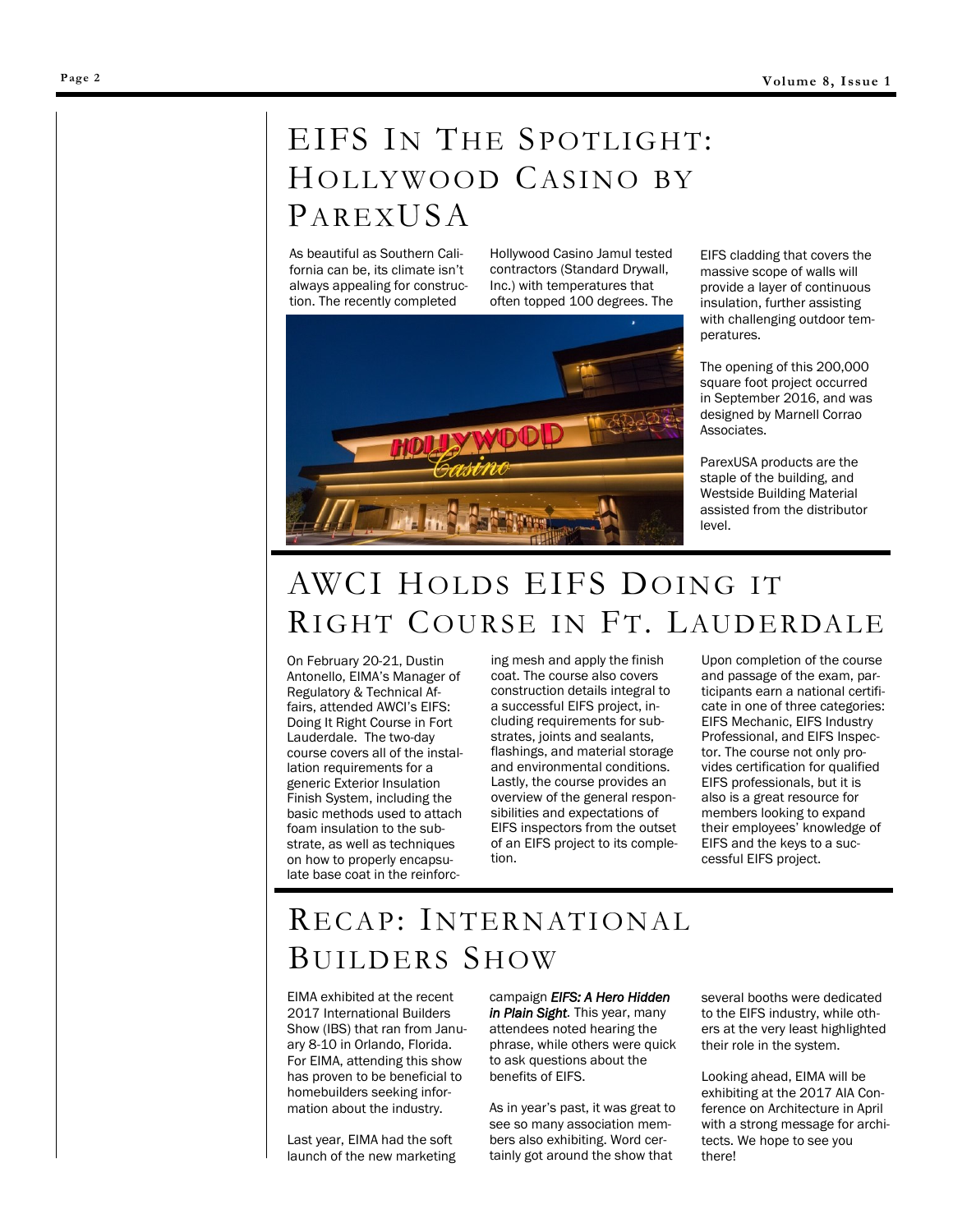## COMMUNICATIONS AND EDUCATION COMMITTEE MEETS IN PHILADELPHIA

The EIMA Communications and Education Committee met at the Dow offices in Philadelphia, PA, on February 17. The committee can enthusiastically report that the *Hero* campaign is moving full speed ahead – *and things are getting exciting!*

After an official unveiling at the 2016 EIMA Annual meeting in Orlando, FL, the campaign launch was immediately followed by full-page advertisements in leading construction and architectural publications. EIMA has also highlighted the *Hero* campaign over the last year through infographics and blog posts discussing the benefits of EIFS versus other cladding options, press meetings, and exhibiting at targeted trade shows.

Following the most recent meeting, the committee has begun outlining future advertisements and videos that show the system's benefits. The videos will be designed and created through the committee, and production will be completed by EIMA members.

Stay tuned for some exciting updates over the next couple of months!

# EIFS: A hero<br>hidden in plain

## PLAN BEING FINALIZED THAT DISCUSSES IMPORTANCE OF MESH

During the 2016 EIMA Annual Meeting in Orlando, FL, it was announced that the Advocacy and Industry Relations Committee would begin designing a plan that discusses the importance of reinforcing mesh.

The committee has been working tirelessly, led by Eric Smith (Adfors), to create a plan that discusses the benefits that

code-compliant mesh plays in the overall performance of EIFS. The campaign, *Mesh Matters,* will launch shortly with articles and blog posts educating the construction industry on this topic. Additionally, a special page on the association website was created to highlight the ongoing campaign. As you know, proper mesh plays a pivotal

role in the durability and sustainability of an EIFS wall.

Updates will continue to be presented as they become available. Attendees at the 2017 EIMA Annual Meeting in Las Vegas, NV, will receive an overview of the next steps.



 $\frac{1}{\sqrt{2}}$  and  $\frac{1}{\sqrt{2}}$  and  $\frac{1}{\sqrt{2}}$ 

EIMA<sup>Newceg</sup>

## MEMBERSHIP SPOTLIGHT: TRISCO CONSTRUCTION SERVICES, LLC

Trisco Construction Services, LLC (TCS) specializes in the restoration, renovation, and rejuvenation of EIFS facades. They provide complete façade investigation and evaluation services, construction and coordination services, and a design/build concept that allows owners to be involved with all aspects of the project. Together with their sister company, Trisco Systems, Inc., TCS has over 80 years of specialized experience in the restoration and preservation of building facades. In recent

years, Trisco has been listed on the Walls & Ceilings Magazine's "Top 50 Contractors in the US" and their projects include various property types such as condominiums, hotels, casinos, and other commercial buildings. The family business is headquartered in Lima, OH and their services been provided throughout the eastern United States since 1936.

TCS is also active on social media and often shares content on the positive benefits of EIFS.